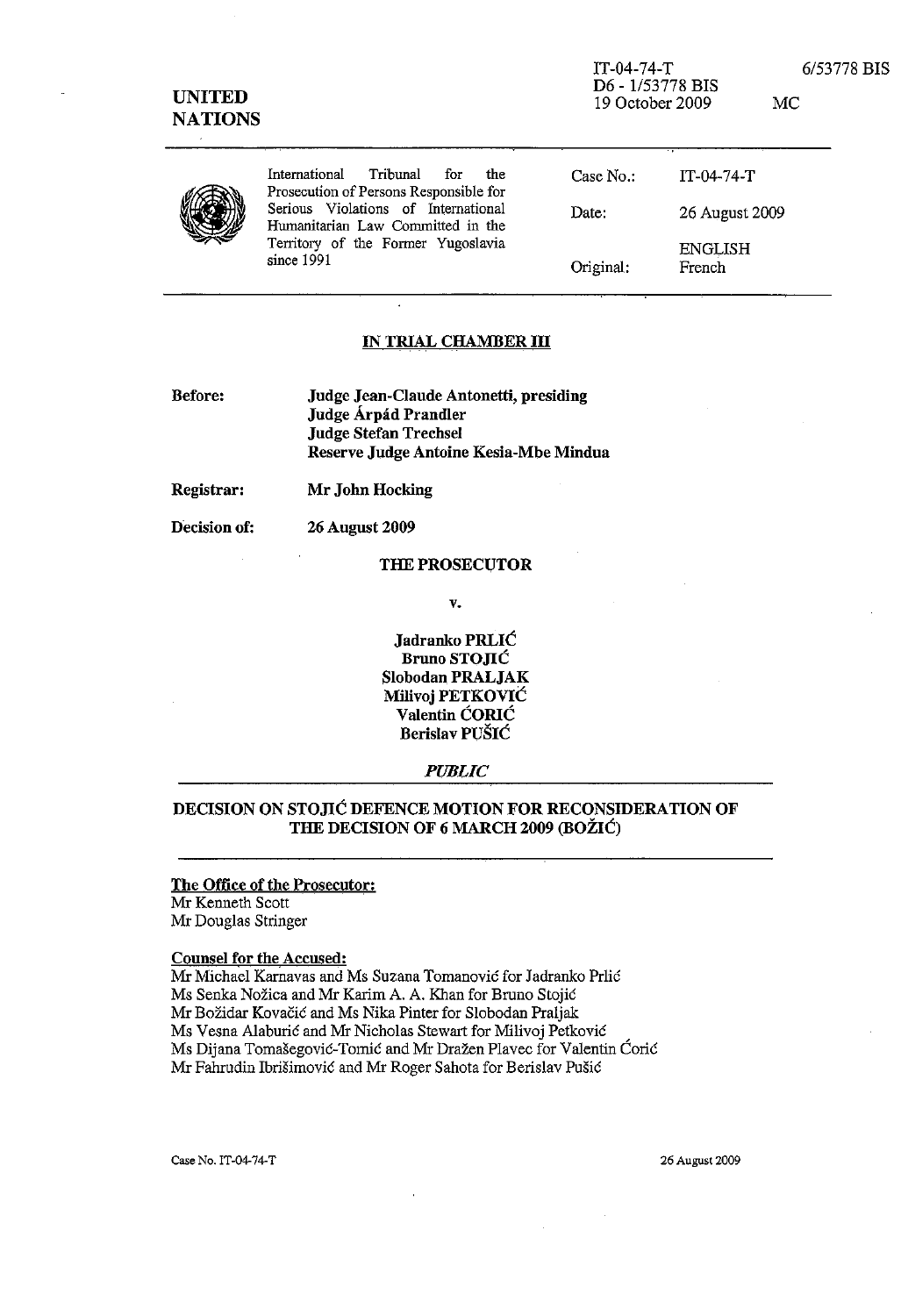**TRIAL** CНAМEER IП ("Chamber") of the Intemational Tribunal for the Prosecution of Persons Responsible for Serious Violations of Intemational Humanitarian Law Committed in the Territory of the Former Yugoslavia since 1991 ("Tribunal"),

**SEIZED** of "Bruno Stojic's Motion for Reconsideration of Order to Admit Evidence Related to Witness Slobodan Božić", filed publicly by Counsel for the Accused Bruno Stojic ("Stojic Defence") оп 29 July 2009 ("Motion"), in which they request that the Chamber reconsider the "Order to Admit Evidence Related to Witness Slobodan Božić" of 6 March 2009 ("Decision of 6 March 2009") and admit into evidence 6 documents ("Proposed Exhibits") that were rejected due to technical errors,<sup>1</sup>

**CONSIDERING** that the other parties did not file a response to the Motion,

**CONSIDERING** that in support of the Motion, the Stojic Defence argues in particular that the Proposed Exhibits were rejected by the Chamber on account of mere technical errors.<sup>2</sup>

**CONSIDERING** that in regard (о Proposed Exhihits 2D 00689, 2D 00847, 2D 00976 and 2D 01460, the Stojic Defence requests that the Chamber reverse its Decision of 6 March 2009 as it has now corrected the technical errors due to which these exhibits were rejected,<sup>3</sup>

**CONSIDERING** that in regard (о Proposed Exhihits 1D 00110 and 1D 02423, the Stojic Defence firstly recalls that these exhibits were rejected on the ground that they were absent from its exhihit list complied pursuant (о Rule 65 *ter* of the Rules of Procedure and Evidence ("65 *ter* List"; "Rules") yet the Stojić Defence used them during the examination-in-chief of Witness Slobodan Božić, $4$ 

**CONSIDERING** that the Stojic Defence further argues that when it presented these Proposed Exhibits during the examination-in-chief of Slobodan Božić, they were included оп the 65 *ter* List tendered Ьу Counsel for the Accused Prlic ("Prlic Defence"); that the Stojic Defence was unaware that it could not tender documents

<sup>&</sup>lt;sup>1</sup> Exhibits 1D 00110, 1D 02423, 2D 00689, 2D 00847, 2D 00976 and 2D 01460.

**<sup>2</sup> Motion,** рата. **1.** 

<sup>&</sup>lt;sup>3</sup> Motion, paras 5 to 20.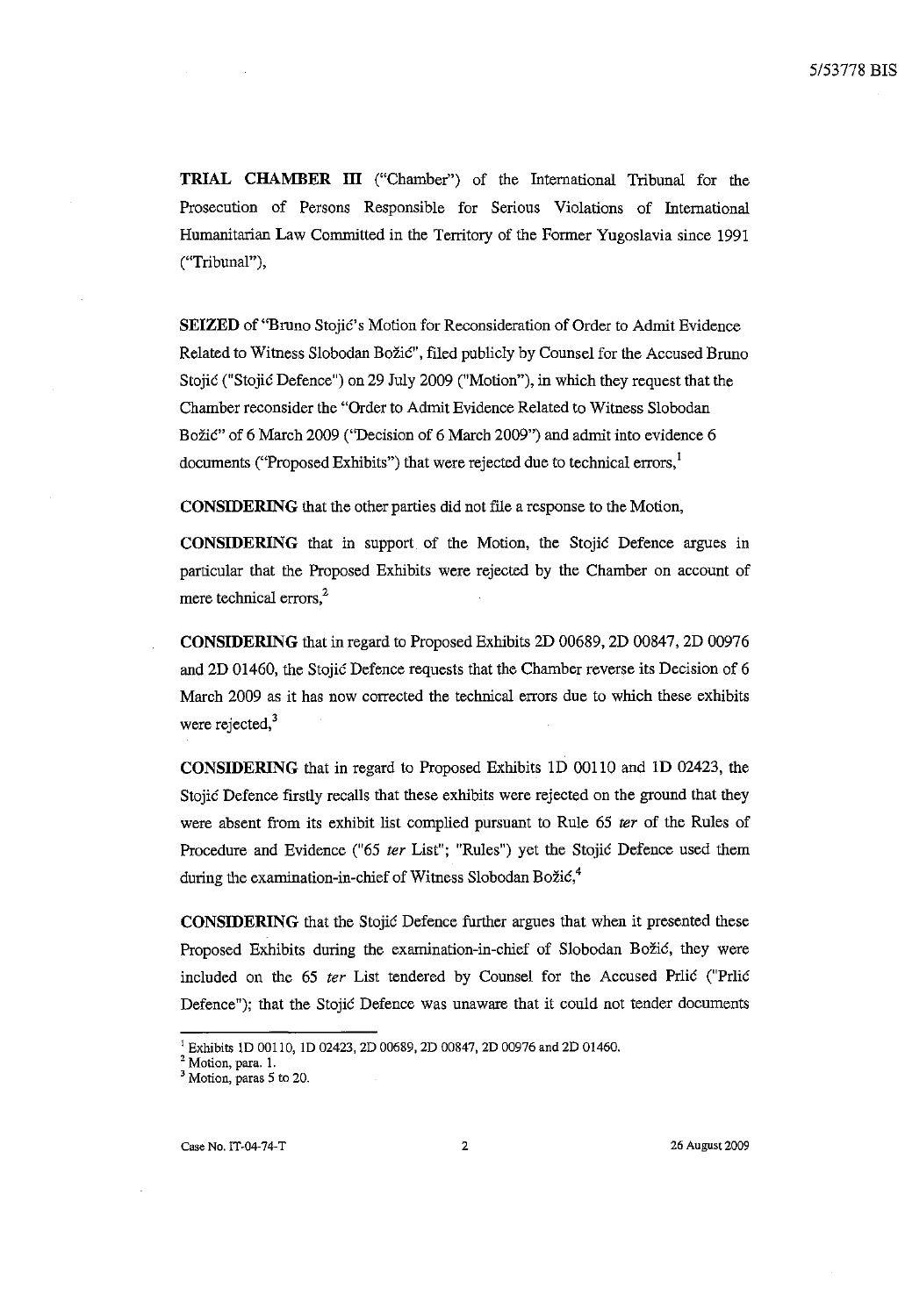obtained from the Rule 65 ter exhibit lists of other defence teams through the examination-in-chief of the witnesses it had called,<sup>5</sup>

**CONSIDERING** that the Stojic Defence submits furthermore that it based its reasoning on the fact that during the examination-in-chief of one of its witnesses, the Prlić Defence used a document that did not appear on its own 65 ter List but rather on the 65 ter List of another Defence team, and that this document was admitted by the Trial Chamber,<sup>6</sup>

CONSIDERING that the Stojić Defence argues lastly that the other parties were aware of the intention of the Stojić Defence to use Proposed Exhibits 1D 00110 and 1D 02423 during the examination-in-chief of Slobodan Božić as they were included on the lists distributed prior to the appearance of the witness and that, consequently, no party can argue that it was prejudiced by the admission of its Proposed Exhibits, which, moreover, are important for the Stojić Defence case, $\frac{7}{2}$ 

**CONSIDERING** that a Trial Chamber has the inherent power to reconsider its own decisions and that it may allow a request for reconsideration if the requesting party demonstrates to the Chamber that the impugned decision contains a clear error of reasoning or that particular circumstances, which can be new facts or arguments,<sup>8</sup> justify its reconsideration in order to avoid injustice,<sup>9</sup>

**CONSIDERING** that the Trial Chamber first recalls that the "Decision Regarding Requests Filed by the Parties for Reconsideration of Decisions by the Chamber", rendered publicly on 26 March 2009, in which, in order to ensure the proper administration of the trial, it specifies the context within which requests for reconsideration must be filed, is not applicable for decisions rendered prior to its publication, as is the case for the impugned decision of the Motion,

Case No. IT-04-74-T

Motion, para. 21.

<sup>&</sup>lt;sup>5</sup> Motion, para. 22.

Motion, para. 22.

<sup>&</sup>lt;sup>7</sup> Motion, para. 23.

<sup>&</sup>lt;sup>8</sup> The Prosecutor v. Stanislav Galić, Case No. IT-98-29-A, "Decision on Defence's Request for Reconsideration", 16 July 2004, pp. 3 and 4, citing *The Prosecutor v. Laurent Semanza*, Case No. ICTR-97-20-T, Trial Chamber III, "Decision on Defence Motion to Reconsider Decision Denying Leave to Call Rejoinder Witnesse

Reconsideration", 16 July 2004, pp. 3 and 4, citing in particular, The Prosecutor v. Zdravko Mucić et al., Case No. IT-96-21Abis, Appeals Judgement on Sentence, 8 April 2003, para. 49; The Prosecutor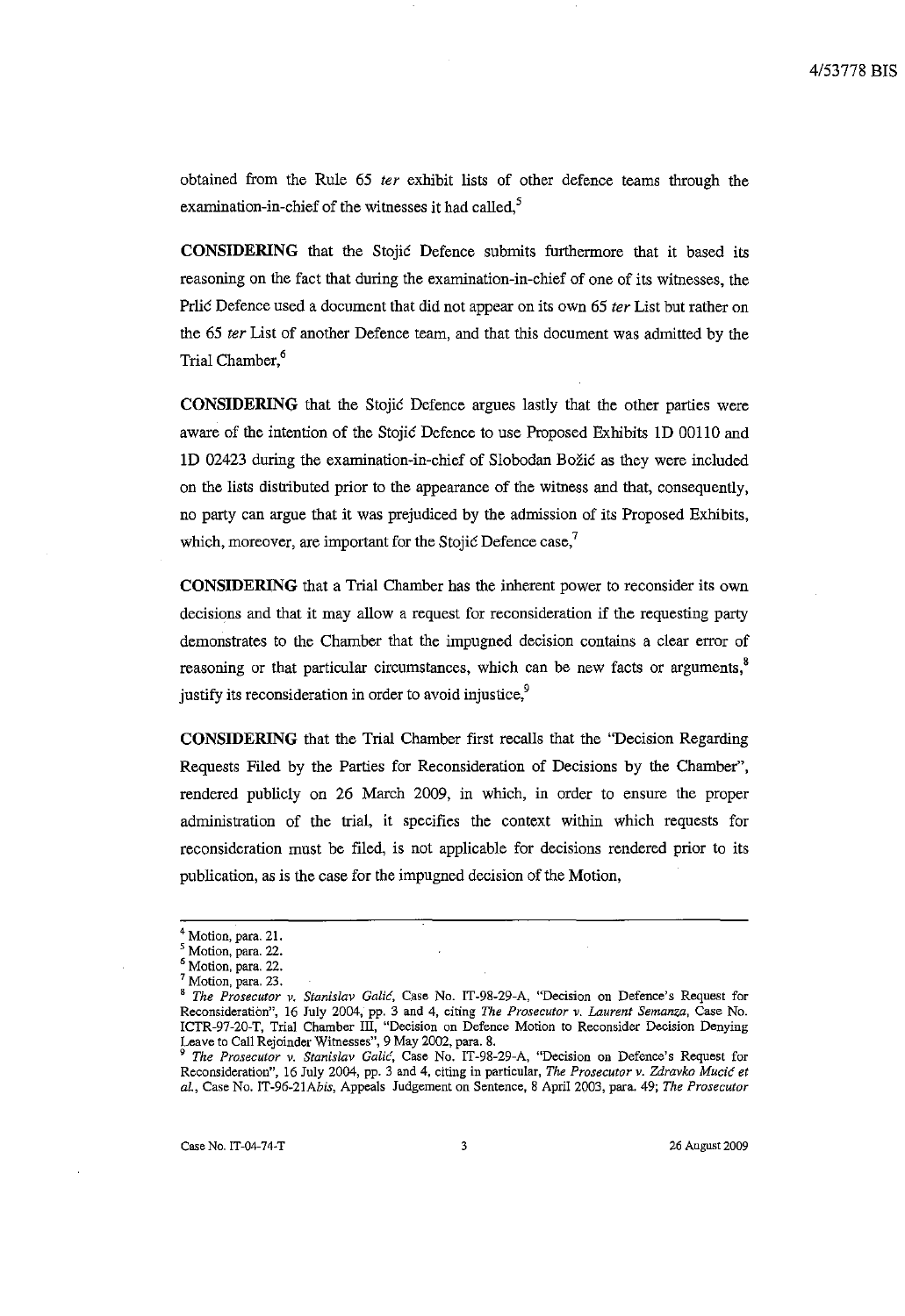**CONSIDERING** that the Chamber notes nevertheless that the Motion is very late since it was only filed on 29 July 2009, which is 4 months after the Proposed Exhibits in question were rejected and the Stojić Defence has not justified this lateness,

CONSIDERING, furthermore, that with regard to Proposed Exhibits 2D 00689, 2D 00847, 2D 00976 and 2D 01460, the Stojić Defence could have, once the technical errors were corrected, presented its Proposed Exhibits by way of one of the four requests for admission of documentary evidence that it filed on 4, 6 and 7 May 2009, in which it requested the admission of over 400 exhibits,<sup>10</sup>

CONSIDERING that the Chamber concludes that in this case, the Stojić Defence has demonstrated a lack of due diligence and failed to show that the Chamber committed an error or that there were exceptional circumstances that would justify reconsideration of the Decision of 6 March 2009 with regard to Proposed Exhibits 2D 00689, 2D 00847, 2D 00976 and 2D 01460 and decides, consequently, not to grant the request for admission as far as it relates to them,

CONSIDERING that with regard to Proposed Exhibits 1D 00110 and 1D 02423, the Chamber cannot accept the argument of the Stojić Defence according to which it was unaware that during the examination-in-chief of a witness, it could not request the admission of evidence that appears on 65 ter Lists of another Defence team and not on its own 65 ter List.

CONSIDERING that in this regard, the Chamber recalls that on 27 September 2007, the Chamber asked the Defence teams to file " $(...)$  a list of exhibits they intend to present in support of their case, indicating through which witness, as appropriate, they intend to present them" and that "(...) As far as possible, each Accused should also

Case No. IT-04-74-T

 $\overline{4}$ 

v. Popović et al., Case No. IT-05-88-T, "Decision on Defence Motion for Certification to Appeal Decision Admitting Written Evidence pursuant to Rule 92 bis", 19 October 2006, p. 4.<br><sup>10</sup> "Bruno Stojic's Motion for Admission of Documentary Evidence related to the Functioning of the

HVO Defence Department, HVO/HZ-H-B and Related Structures with Annexes I and II", 4 May 2009; "Bruno Stojić's Motion for the Admission of Documentary Evidence Related to the Functioning of HVO Municipal Authorities/Brigades and the Relationship Between Bodies at the Municipal Authority/Level, the Operative Zone Level and the Noutronsing Between Bodies at the Multicipal<br>Authority/Level, the Operative Zone Level and the HVO Centralised Authority in Mostar with<br>Annexes I, II and III", 6 May 2009; Organisations and Compliance with International Humanitarian Law Norms with Annexes I, II and III", 6 May 2009 and "Bruno Stojić's Motion for the Admission of Documentary Evidence related to Cooperation Between Herceg-Bosna/HVO Authorities/Forces and ABiH Authorities/Forces with Annexes I, II and III", 7 May 2009.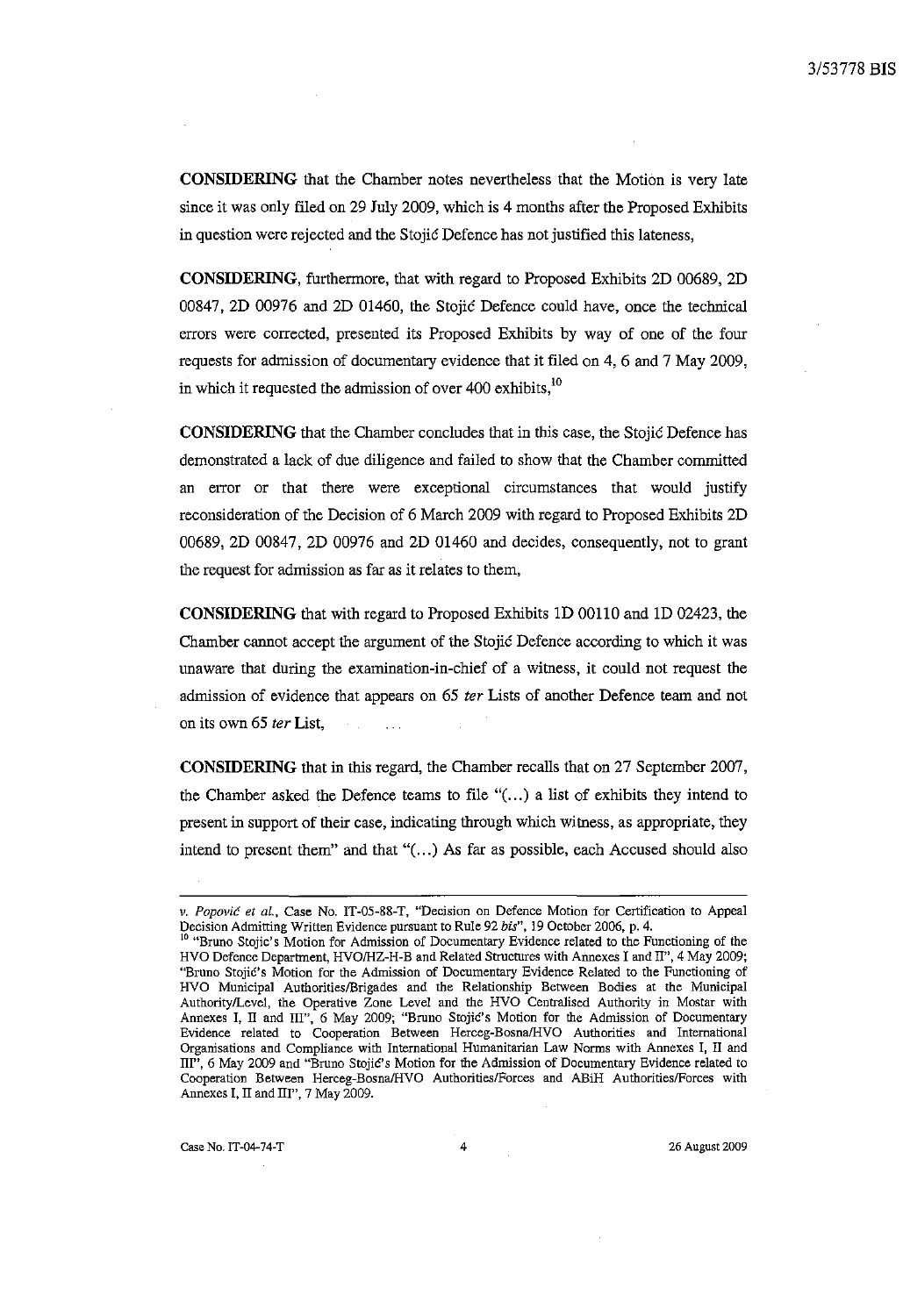indicate on the lists filed pursuant to Rule 65 ter  $(G)$  of the Rules the witnesses and exhibits that will be presented by their co-Accused",<sup>11</sup>

**CONSIDERING** that the Chamber also recalls that on 31 March 2008, the Stojić Defence filed its 65 ter List pursuant to the Chamber's orders and included on it several exhibits that were on the 65 ter Lists of other Defence teams that it intended to use in the presentation of its case,  $^{12}$ 

CONSIDERING that in any case, following the rejection of Proposed Exhibits 1D 00110 and 1D 02423 by the Decision of 6 March 2009, the Stojić Defence could have requested that they be added to its own 65 ter List in order to introduce them in one of the above-mentioned requests for admission of documentary evidence,

**CONSIDERING** that, this being said, the Chamber deems that the Stojić Defence did not demonstrate due diligence and did not show that the Chamber committed a clear error or exceptional circumstances that would justify reconsideration of the Decision of 6 March 2009 with regard to Proposed Exhibits 1D 00110 and 1D 02423 and consequently decides not to grant the motion in their respect,

CONSIDERING, furthermore, that the Chamber agrees with the Stojić Defence that on 16 June 2008 it admitted Exhibit 2D 00454, presented by the Prlić Defence during the examination-in-chief of Witness Adalbert Rebić, when this exhibit did not appear on the 65 ter List of the said Defence,<sup>13</sup>

CONSIDERING, however, that the Chamber finds at this late stage, after the Prlić Defence case has closed, that it is not in the interest of justice to reconsider the admission of the said exhibit,

<sup>&</sup>lt;sup>11</sup> Scheduling Order, 27 September 2007, p. 5.<br><sup>12</sup> "Bruno Stojić's 65 *ter* Submission Annex C", confidential, 31 March 2008.<br><sup>13</sup> "Order Admitting Evidence Relative to Witness Adalbert Rebić", 16 June 2008, p. 7.